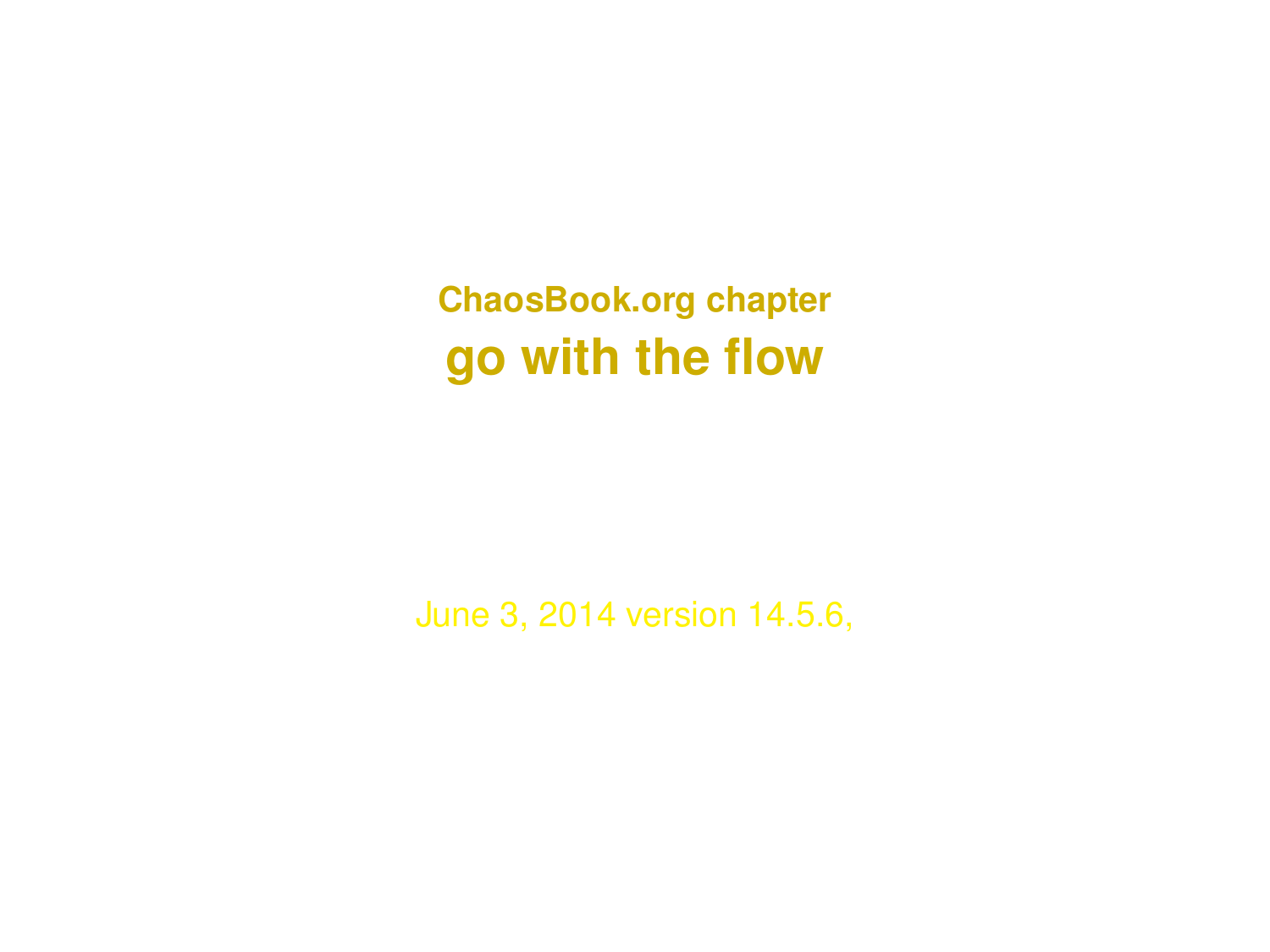## **dynamical systems**

## **state space (often: phase space)**

 $\mathcal{M} \in \mathbb{R}^{\mathcal{d}}$  :  $\mathcal{d}$  numbers determine the state of the system

 $M$  is a manifold - a torus, a cylinder,  $\cdots$ 

#### **representative point**

 $x(t) \in \mathcal{M}$  : a state of physical system at instant in time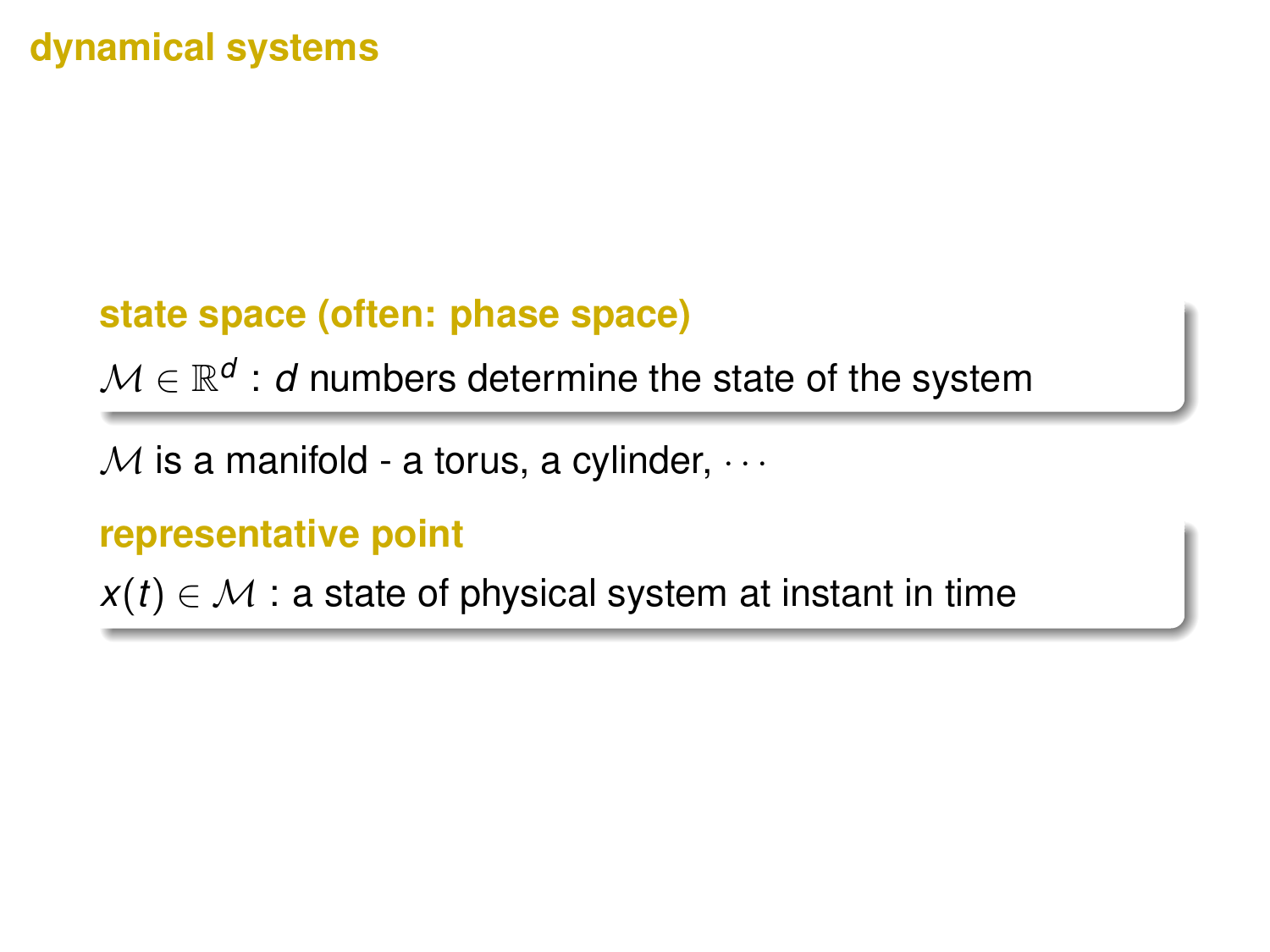## **today's experiments**

### **example of a representative point**

 $x(t) \in \mathcal{M}, d = \infty$ a state of turbulent pipe flow at instant in time

Stereoscopic Particle Image Velocimetry → 3-*d* velocity field over the entire pipe<sup>1</sup>



<sup>1</sup>Casimir W.H. van Doorne (PhD thesis, Delft 2004)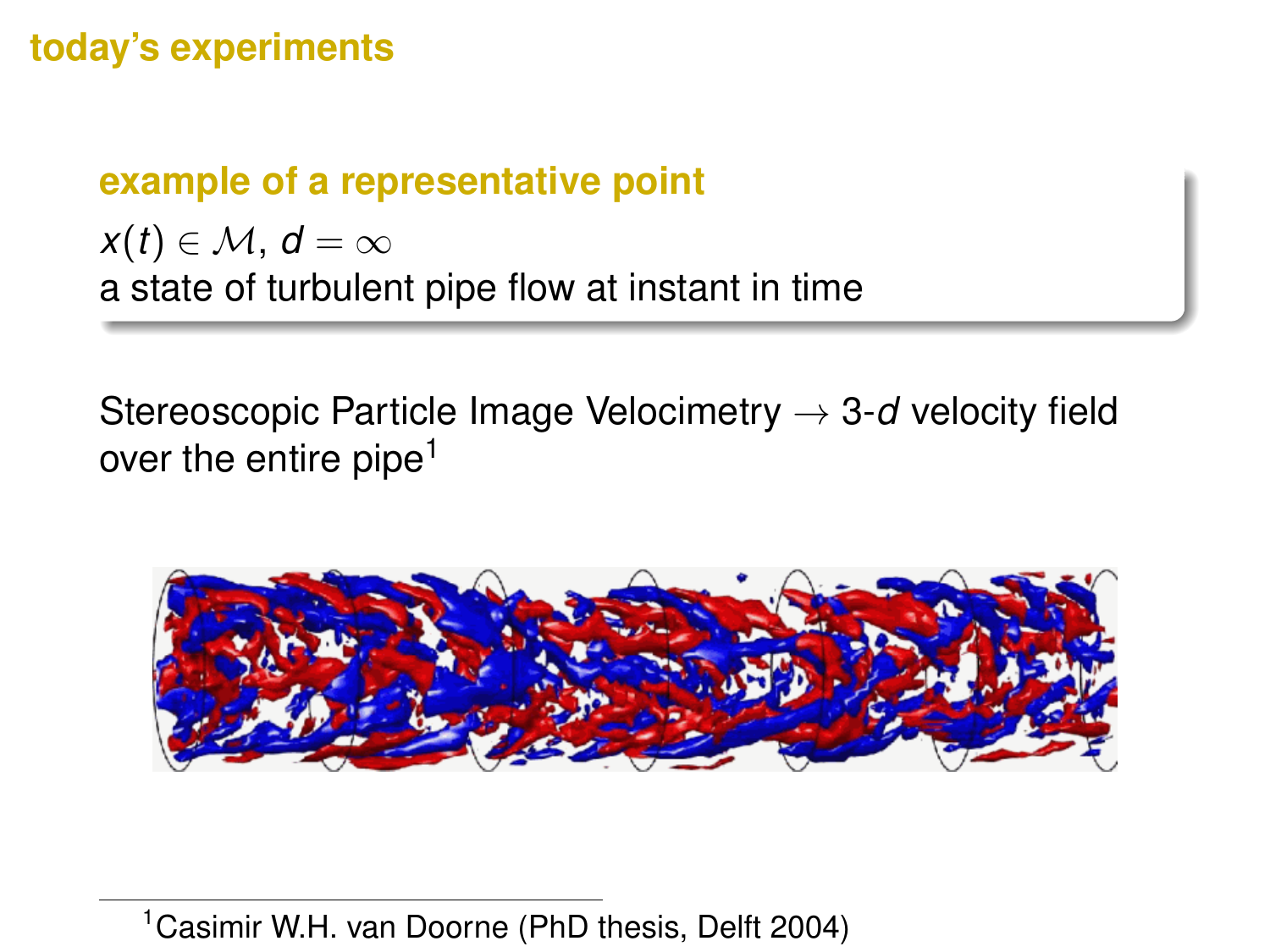## **dynamics**

map  $f^t(x_0)$  = representative point time  $t$  later

### **evolution rule**



 $f^t$  maps a region  $\mathcal{M}_i$  of the state space into the region  $f^t(\mathcal{M}_i)$ .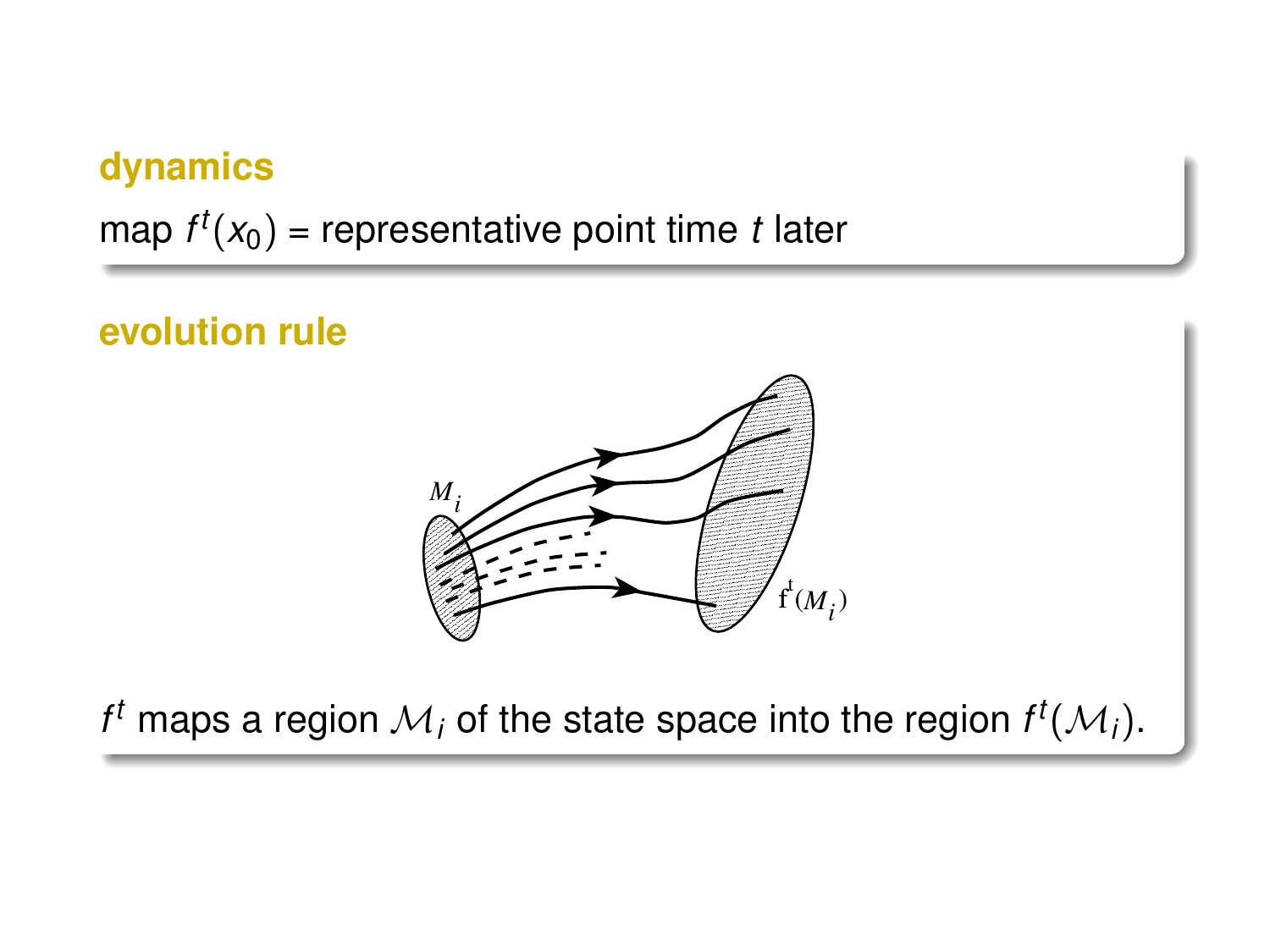## **smooth dynamical system**

*f <sup>t</sup>* can be differentiated as many times as needed

## **deterministic dynamics**

evolution rule *f* maps a point into exactly one point at time *t*

**dynamical system**

the pair  $(M, f)$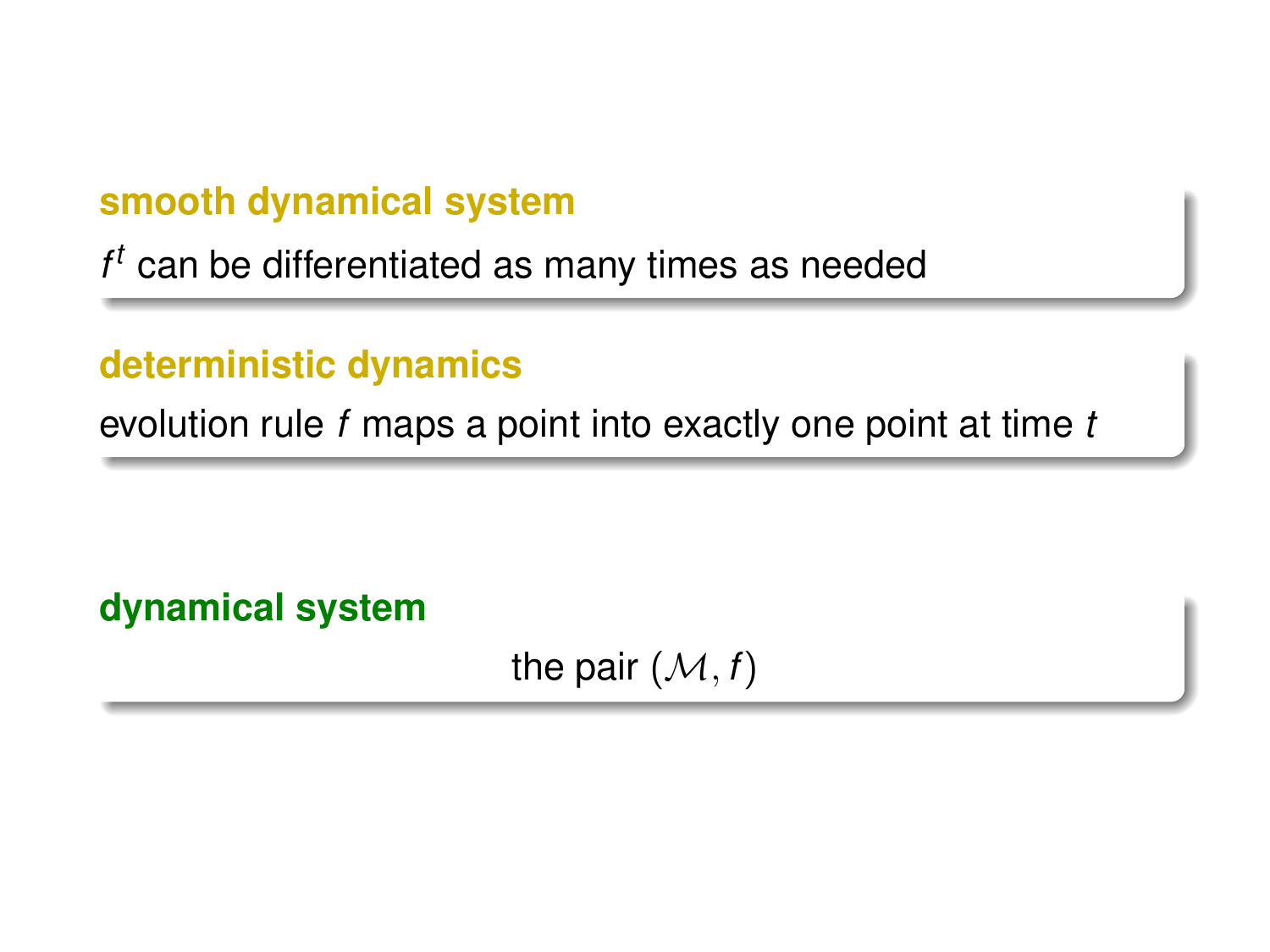## **dynamical systems**

#### **flow**

evolution in continuous time  $t \in \mathbb{R}$ :

## **iteration of a map**

$$
x_{n+1}=f(x_n)
$$

evolution advances in discrete time steps, integer time  $n \in \mathbb{Z}$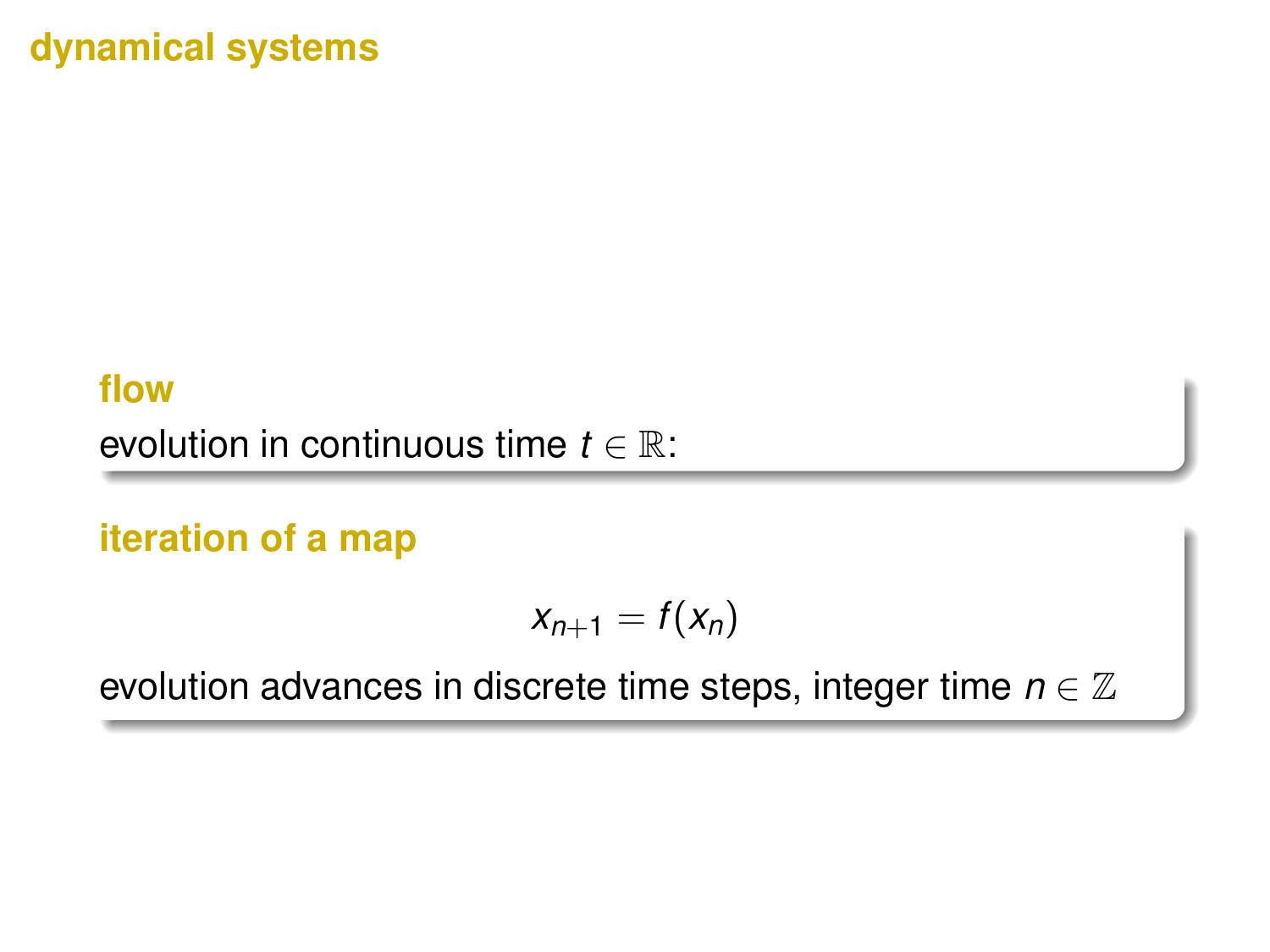#### **flows**

for infinitesimal times, flows can be defined by differential equations - a generalized vector field

$$
v(x)=\dot{x}(t)
$$

#### **examples**

Newton's laws for a mechanical system

general flows, mechanical or not, defined by a time-independent vector field *v*(*x*)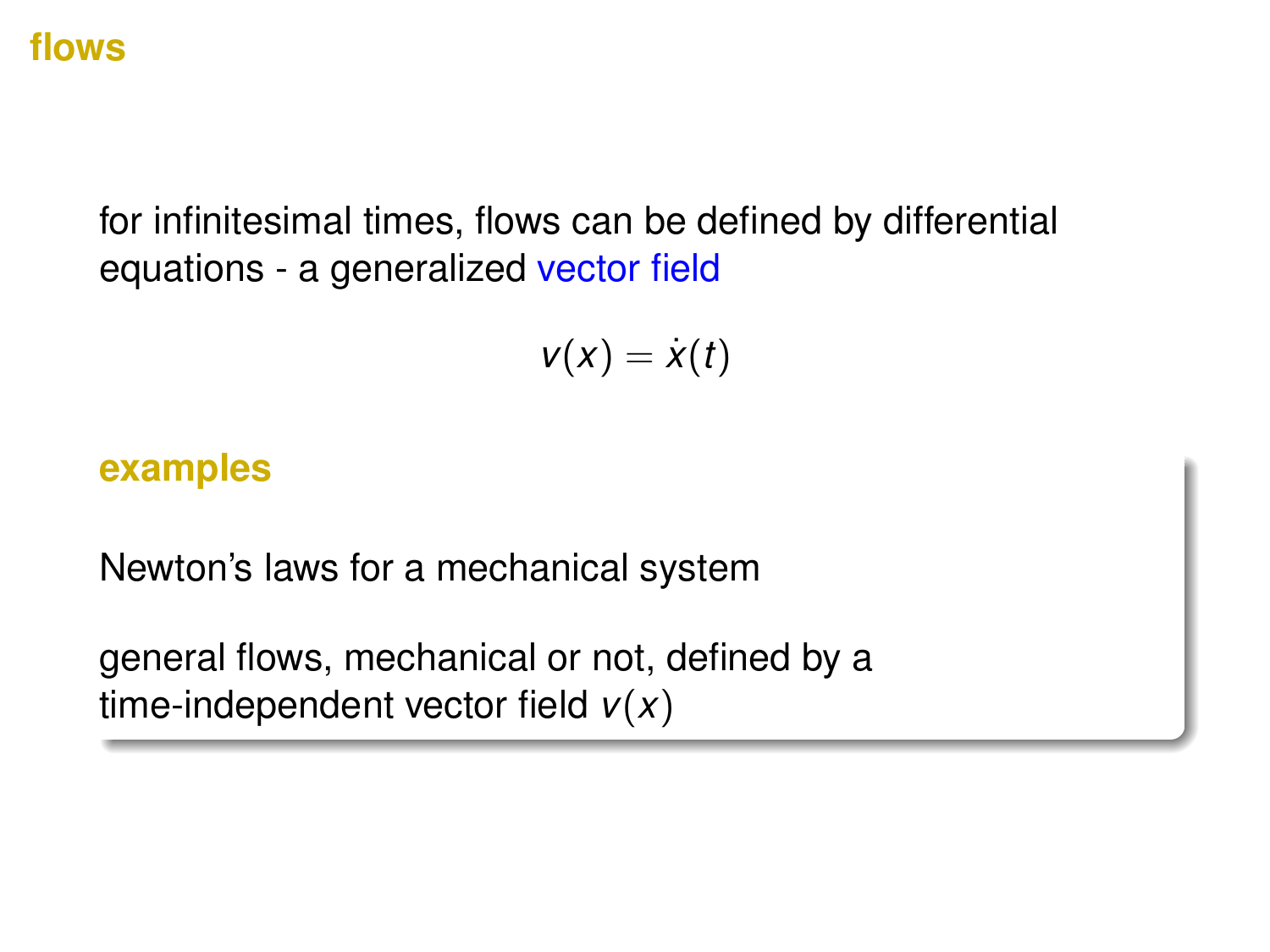**devil is in the details**

## **fluid dynamics**

have equations: can compute the trajectories

## **Navier-Stokes**

$$
\frac{\partial \mathbf{v}}{\partial t} + (\mathbf{v} \cdot \nabla) \mathbf{v} = \frac{1}{R} \nabla^2 \mathbf{v} - \nabla p + \mathbf{f}, \qquad \nabla \cdot \mathbf{v} = 0,
$$

velocity field  $\mathbf{v} \in \mathbb{R}^3$  ; pressure field  $p$  ; driving force **f**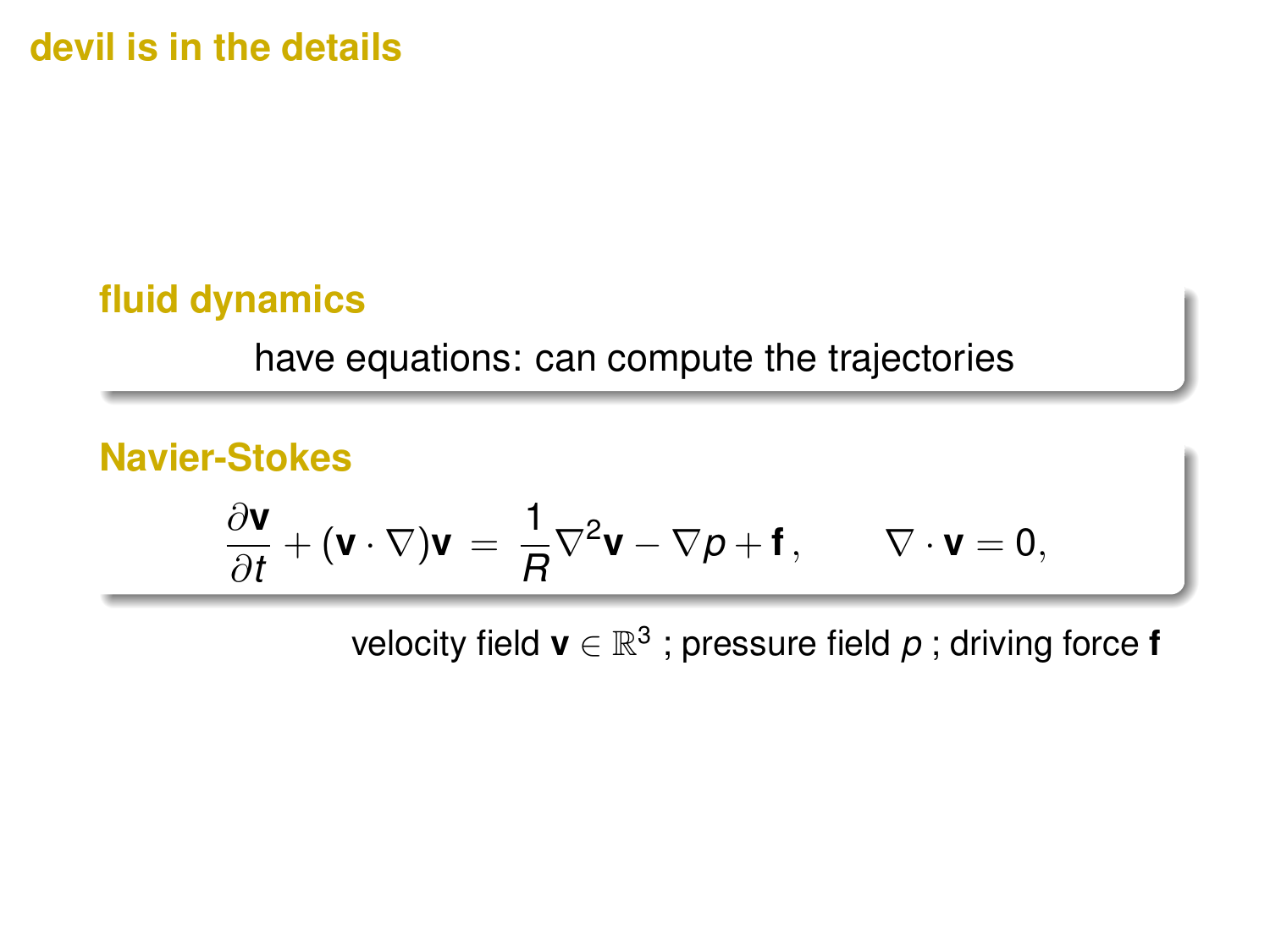## **example: unforced Duffing system**

a two-dimensional vector field *v*(*x*)

$$
\dot{x}(t) = y(t) \n\dot{y}(t) = -0.15 y(t) + x(t) - x(t)^3
$$



two visualization of the velocity vector field *v*(*x*), superimposed over the configuration coordinates  $(x(t), y(t)) \in M$ 

velocity field belongs to a different space,

the tangent bundle **T**M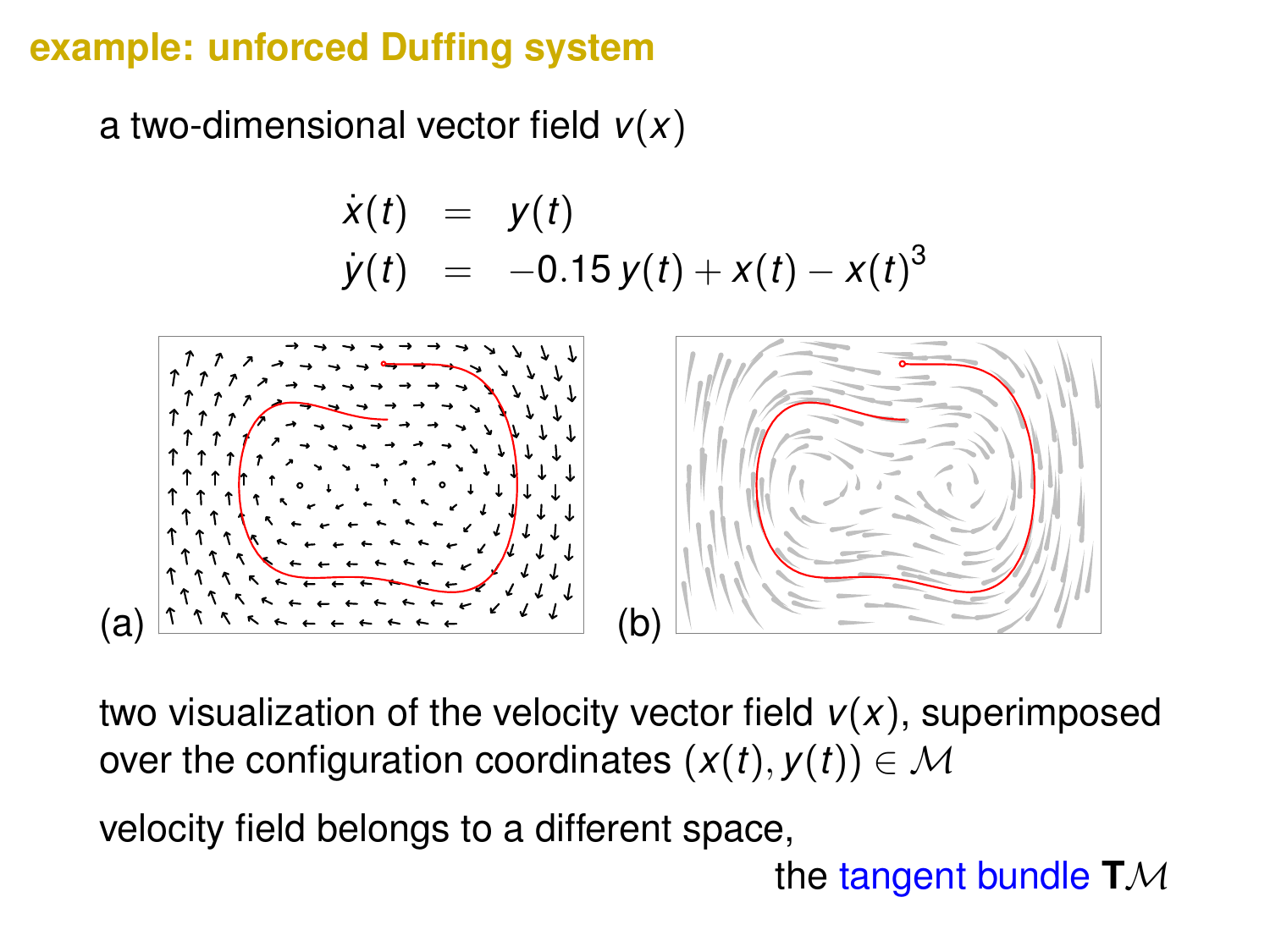**orbit vs. trajectory**

**trajectory**



curve  $x(t) = f^t(x)$  through the point  $x$  traced out by the evolution rule *f t*

after a time *t* the point is at  $f^t(x)$ 

### **orbit of**  $x_0$

subset in  $M$  of points reached by the (possibly infinite) trajectory of  $x_0$ 

For a flow, an orbit is a continuous curve; for a map, it is a sequence of points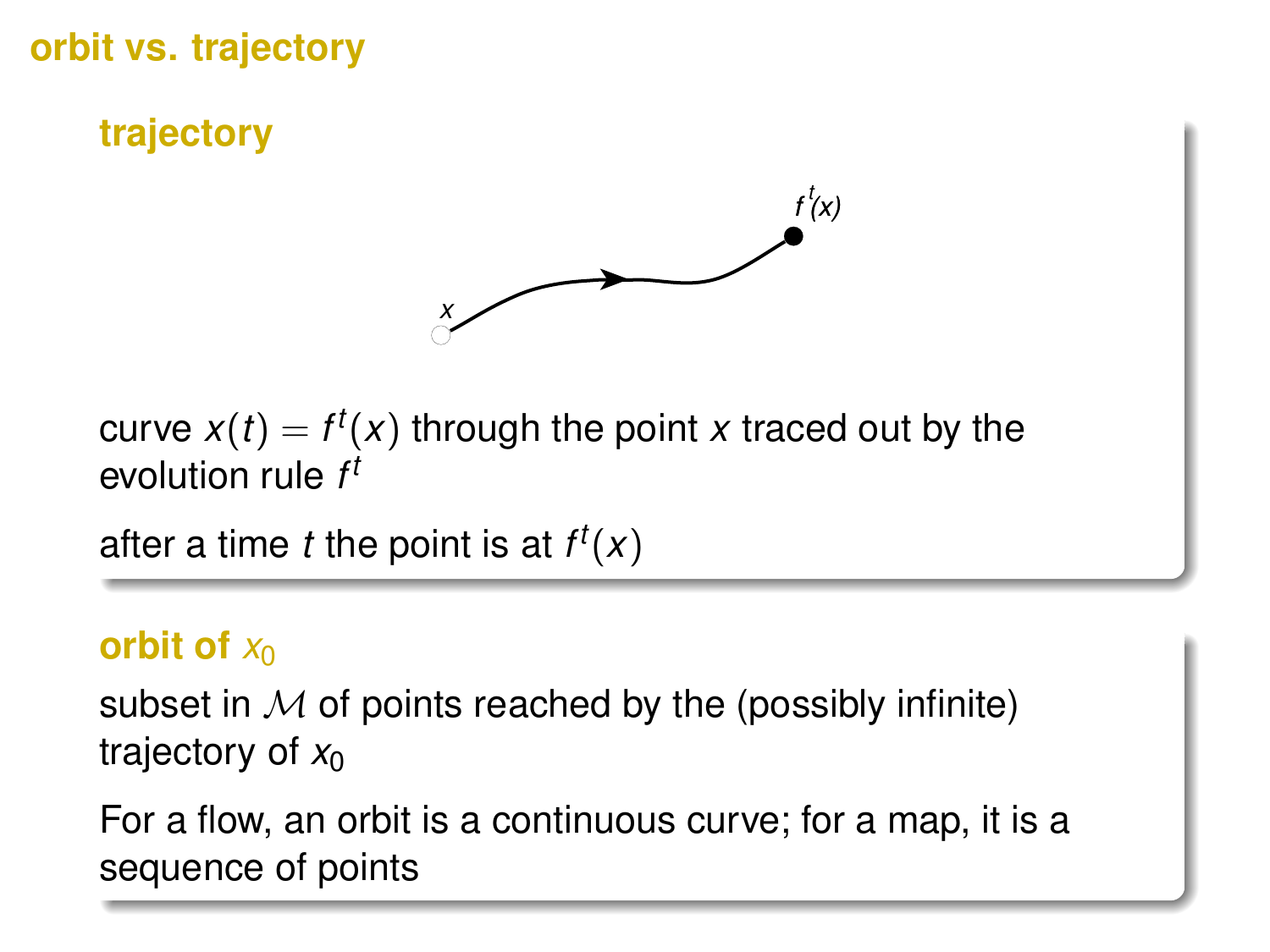# **orbit is a dynamically invariant set**

## **orbit, or a solution of** *x*0**:**

subset of points  $M_{x_0} \subset M$  that belong to the infinite-time trajectory of a given point  $x_0$ 

 $\mathcal{M}_{\mathsf{x}_0}$  is a dynamically invariant set, the totality of states that can be reached from  $x_0$ , with the full state space  $M$  foliated into a union of such orbits

we label a generic orbit  $\mathcal{M}_{\mathsf{x}_0}$  by a point belonging to it, for example  $x_0 = x(0)$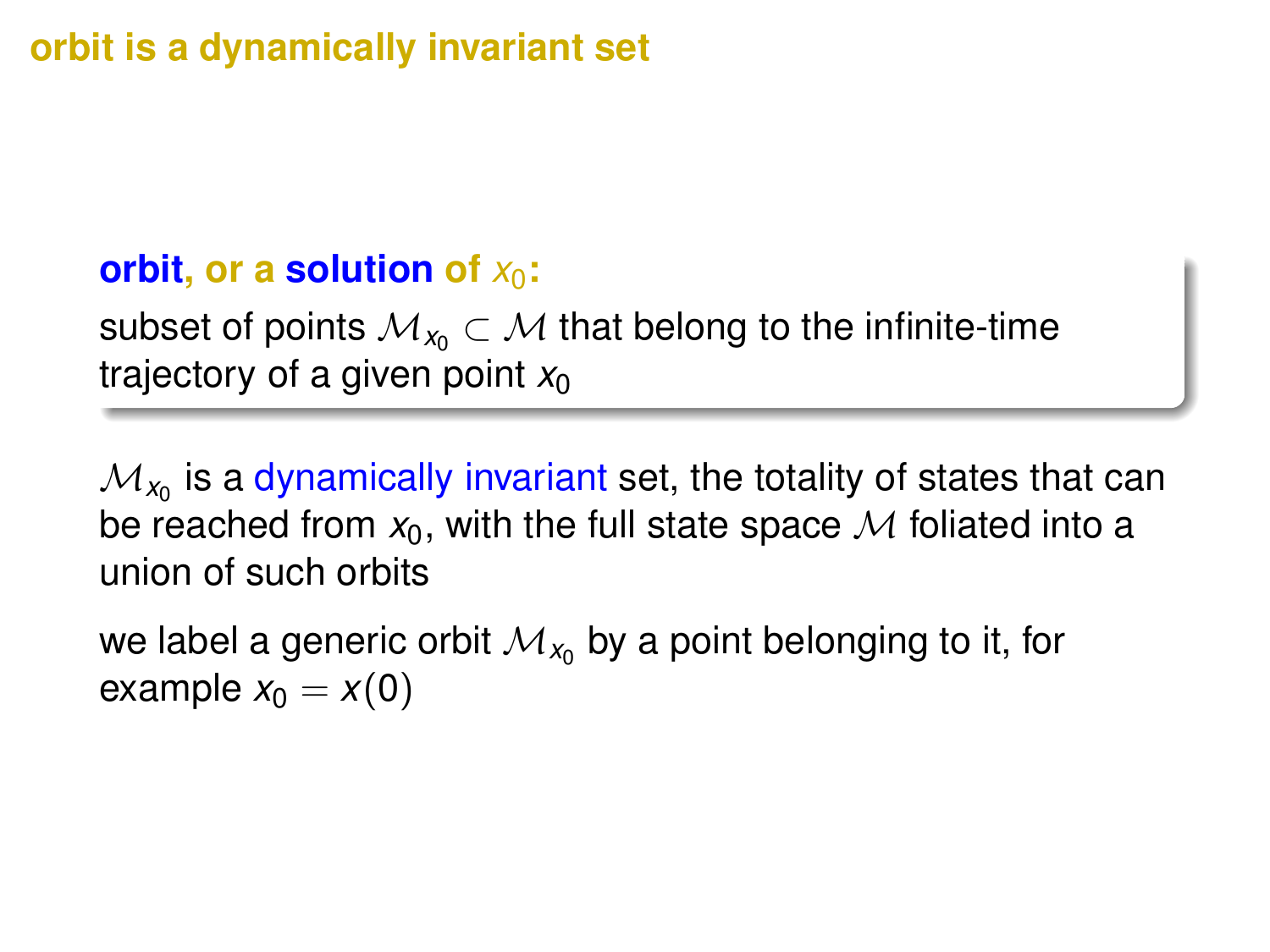#### **possible trajectories?**

```
stationary: f^t(x) = x for all t
periodic: f^t(x) = f^tfor a given minimum period T_p\begin{array}{lll} \mathsf{aperiodic:} & f^t(x) \neq f^{t'}(x) & \quad \text{ for all } t \neq t' \end{array}.
```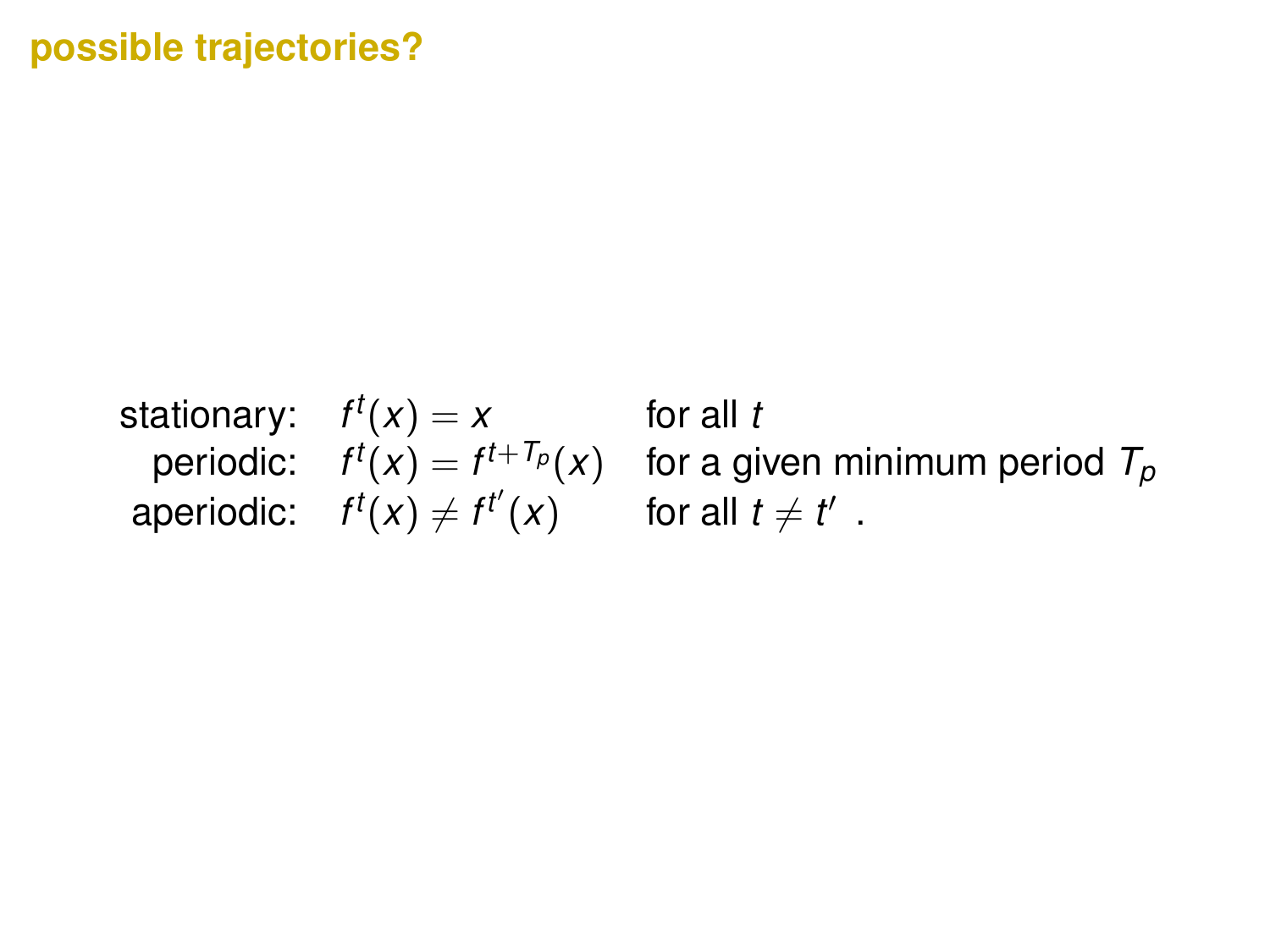## **example : Duffing flow equilibria**

 $x_q$  is an equilibrium point

$$
\text{if }\quad v(x_q)=0
$$



Duffing flow is bit of a bore: every trajectory ends up in one of the two attractive equilibrium points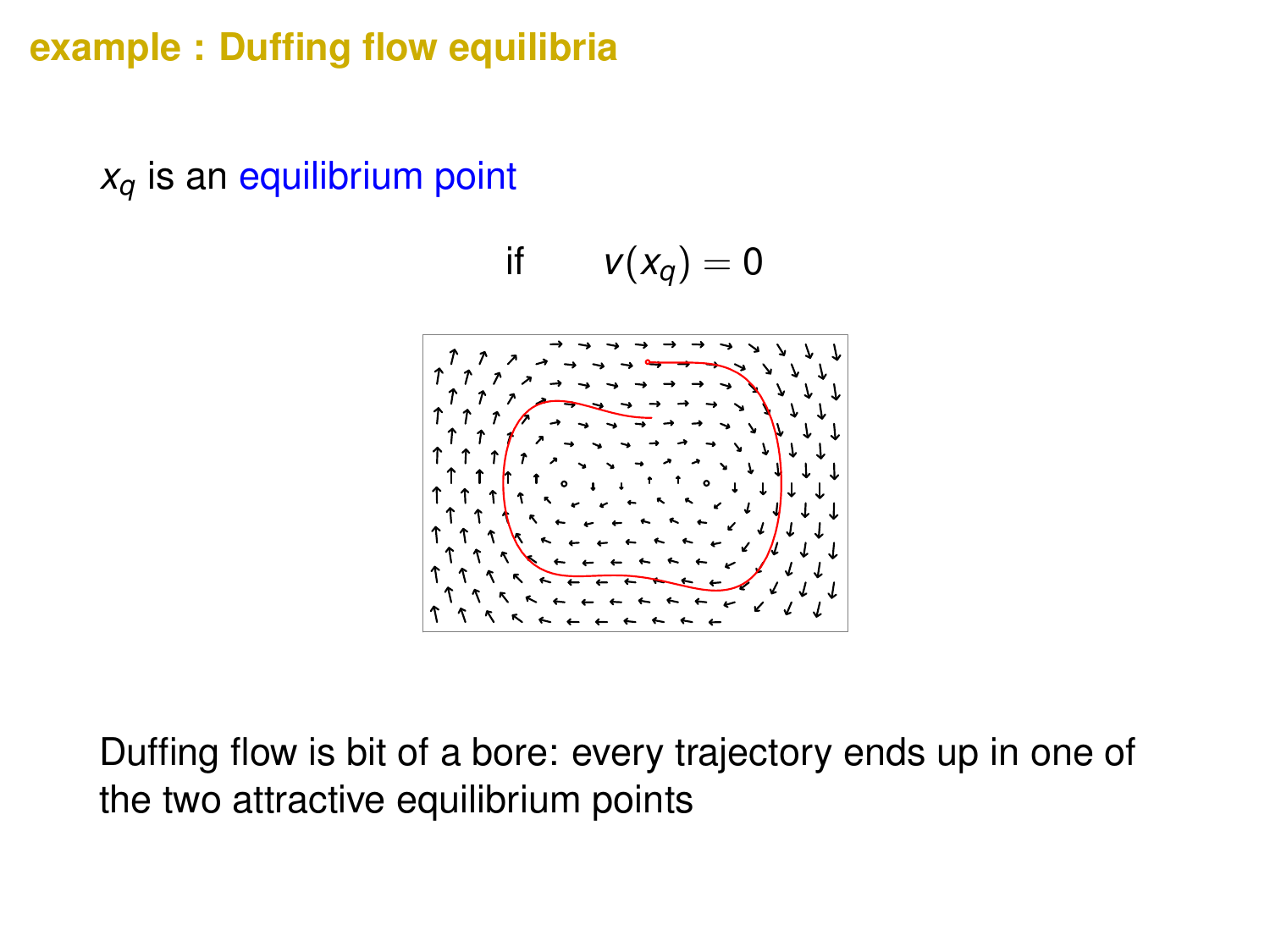# **periodic orbits**

# **periodic point**

returns to the initial point after a finite time,  $x = f^{T_p}(x)$ 

## **periodic orbit**

*p* is the set of periodic points  $p = M_p = \{x_1, x_2, \dots\}$  swept out by the trajectory of any one of them in the finite time  $T_p$ 



periodic orbits - a very small subset of the state space, in the same sense that rational numbers are a set of zero measure on the unit interval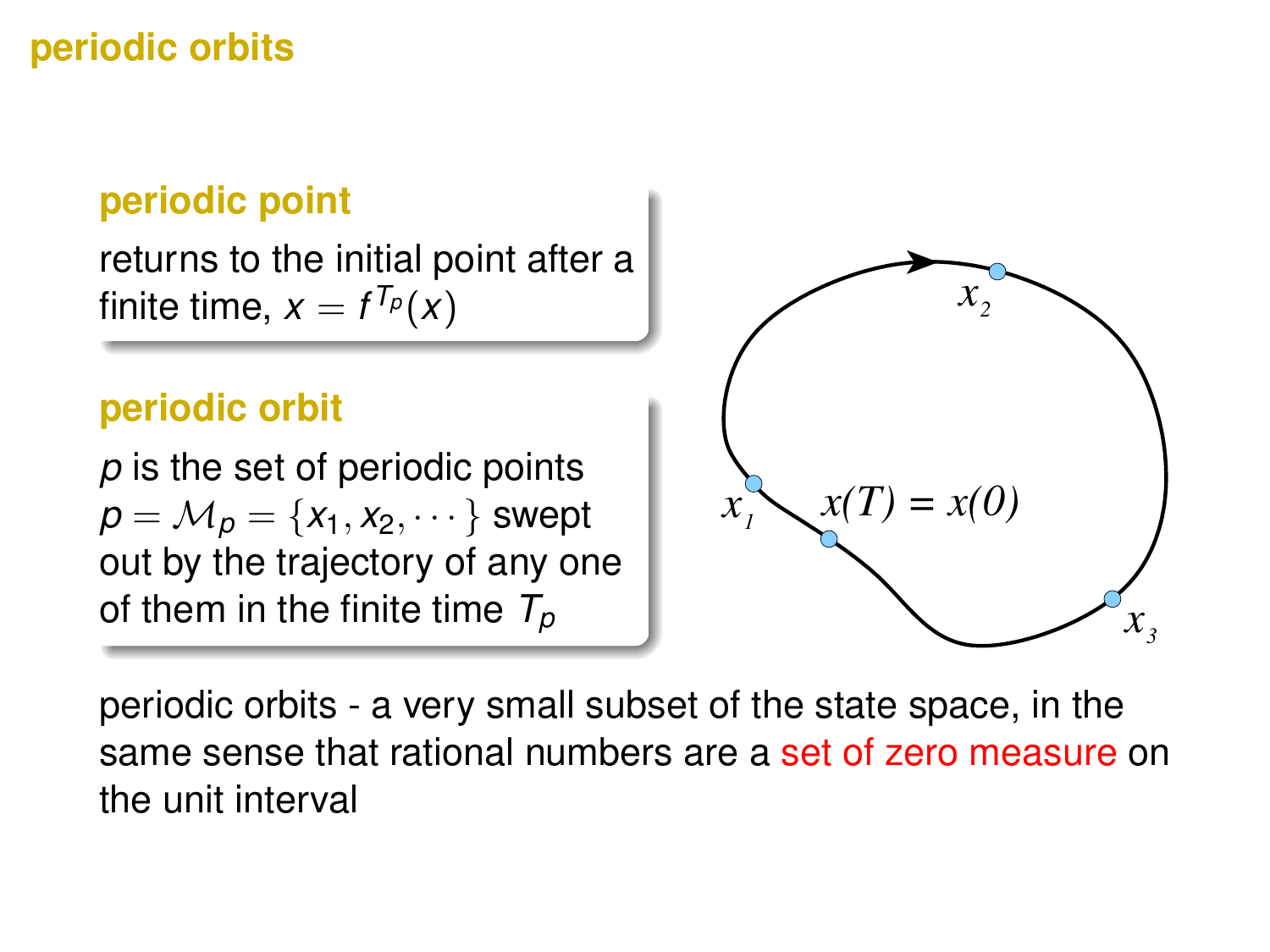generic orbit might be ergodic, unstable and essentially uncontrollable

# **ChaosBook strategy : "geometry of chaos"**

populate the state space by a hierarchy of compact invariant sets (equilibria, periodic orbits, invariant tori, . . . ), each computable in a finite time

together with their invariant stable/unstable manifolds

orbits which are compact invariant sets we label by alphabet convenient in a particular application:

- $EQ = X_{EQ} = M_{EQ}$  for an equilibrium
- $p = M_p$  for a periodic orbit
- $\bullet$   $\mathcal{M}_{\mathcal{T}}$  for an invariant torus

 $\bullet \cdot \cdot \cdot$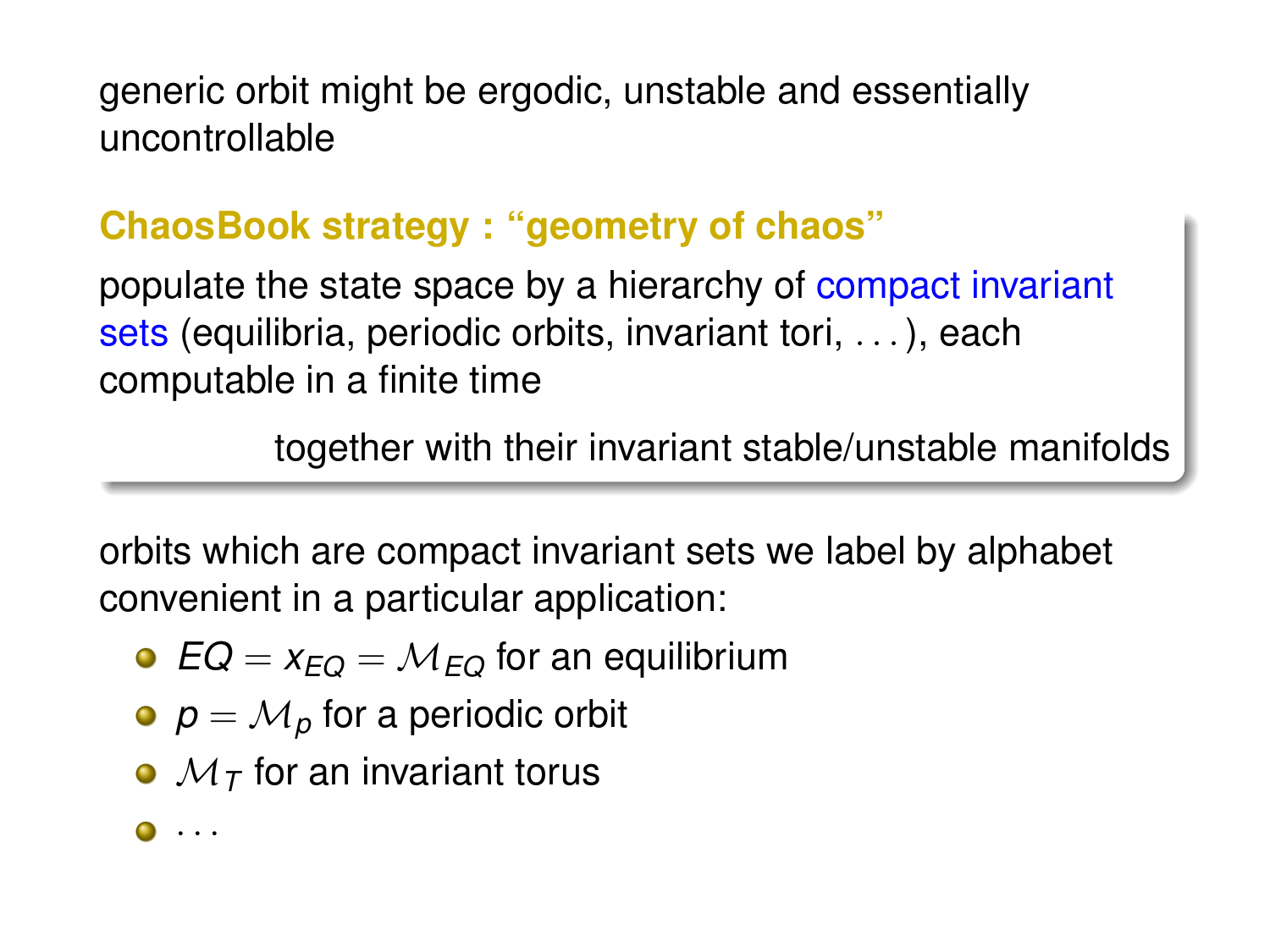#### **close recurrences**

for a generic dynamical system most motions are aperiodic, so give up on exact periodicity, consider instead close recurrences

#### **non–wandering set**

point *x* is recurrent or non-wandering if for any open neighborhood  $\mathcal{M}_0$  of x there exists a later time t such that

$$
f^t(x)\in\mathcal{M}_0
$$

Ω : the non–wandering set of *f*, the union of all the non-wandering points of  $M$ 

 $\Omega$  is the key to understanding the long-time behavior of a dynamical system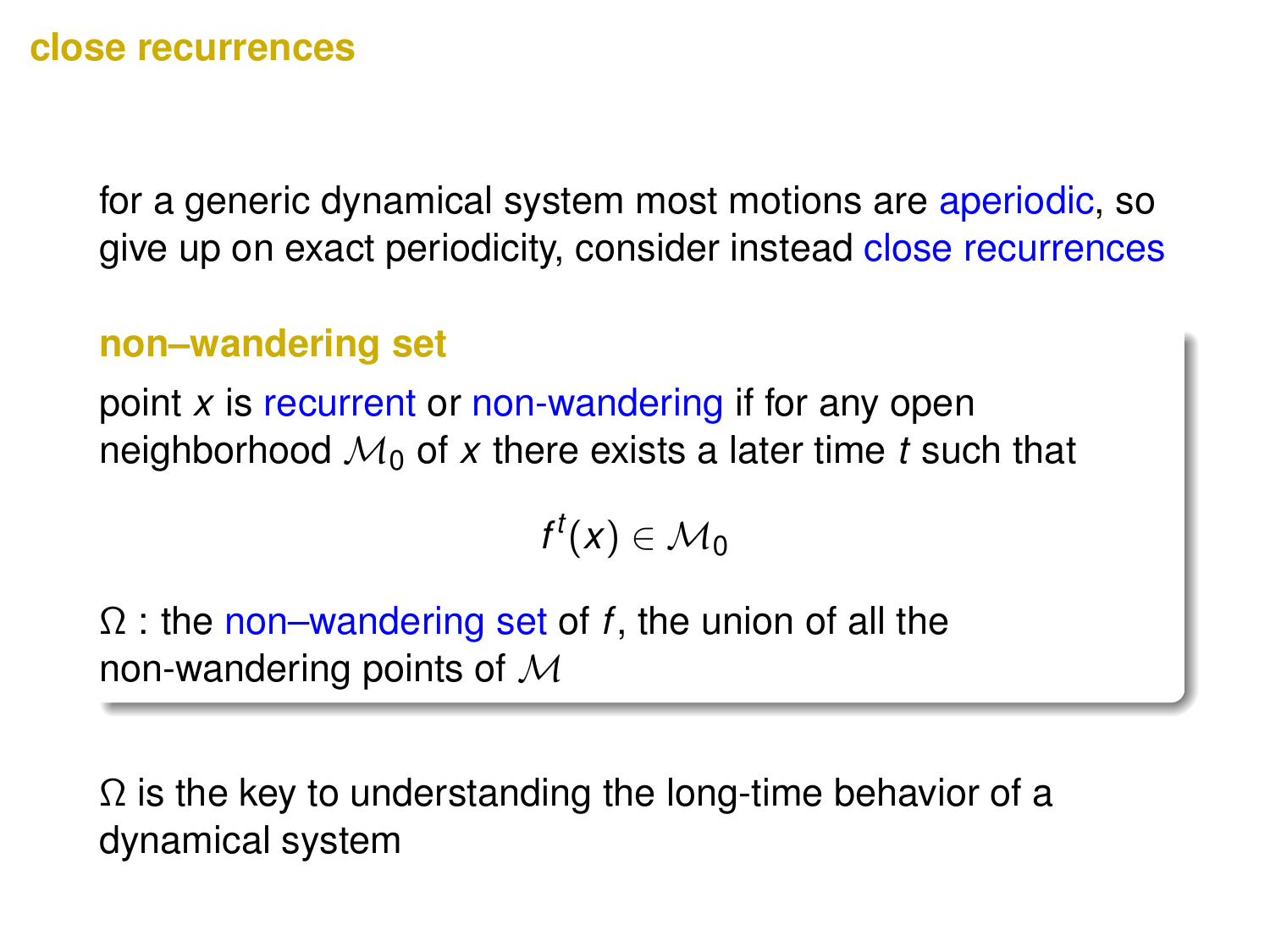#### **attractor**

if there exists a connected state space volume that maps into itself under forward evolution, the flow is globally contracting onto a subset of M, the attractor

there can coexist any number of distinct attracting sets, each with its own basin of attraction, the set of all points that fall into the attractor under forward evolution

the attractor can be

- a fixed point
- a periodic orbit
- aperiodic
- or any combination of the above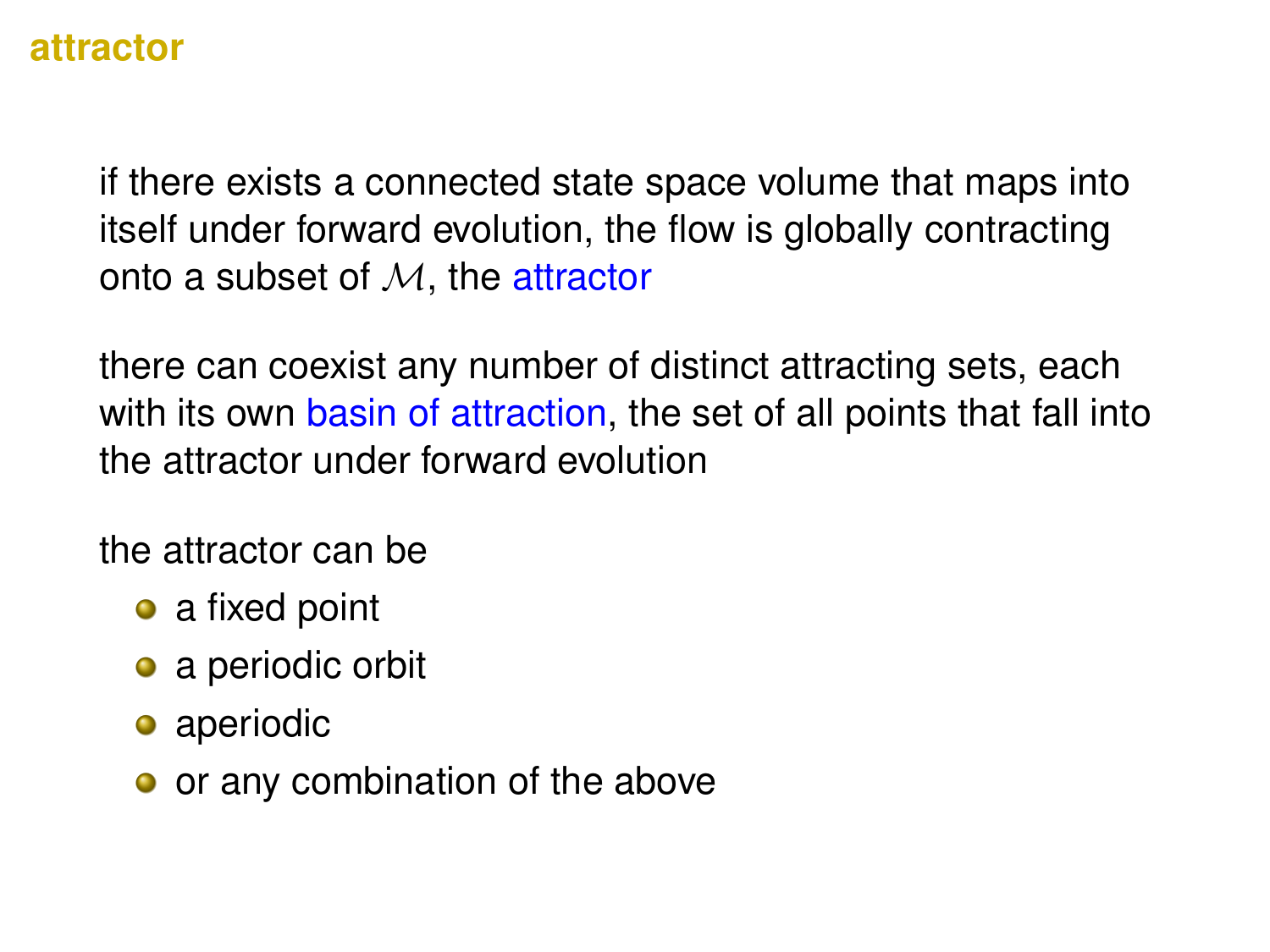the most interesting case is that of an aperiodic recurrent attractor, to which we shall refer loosely as a strange attractor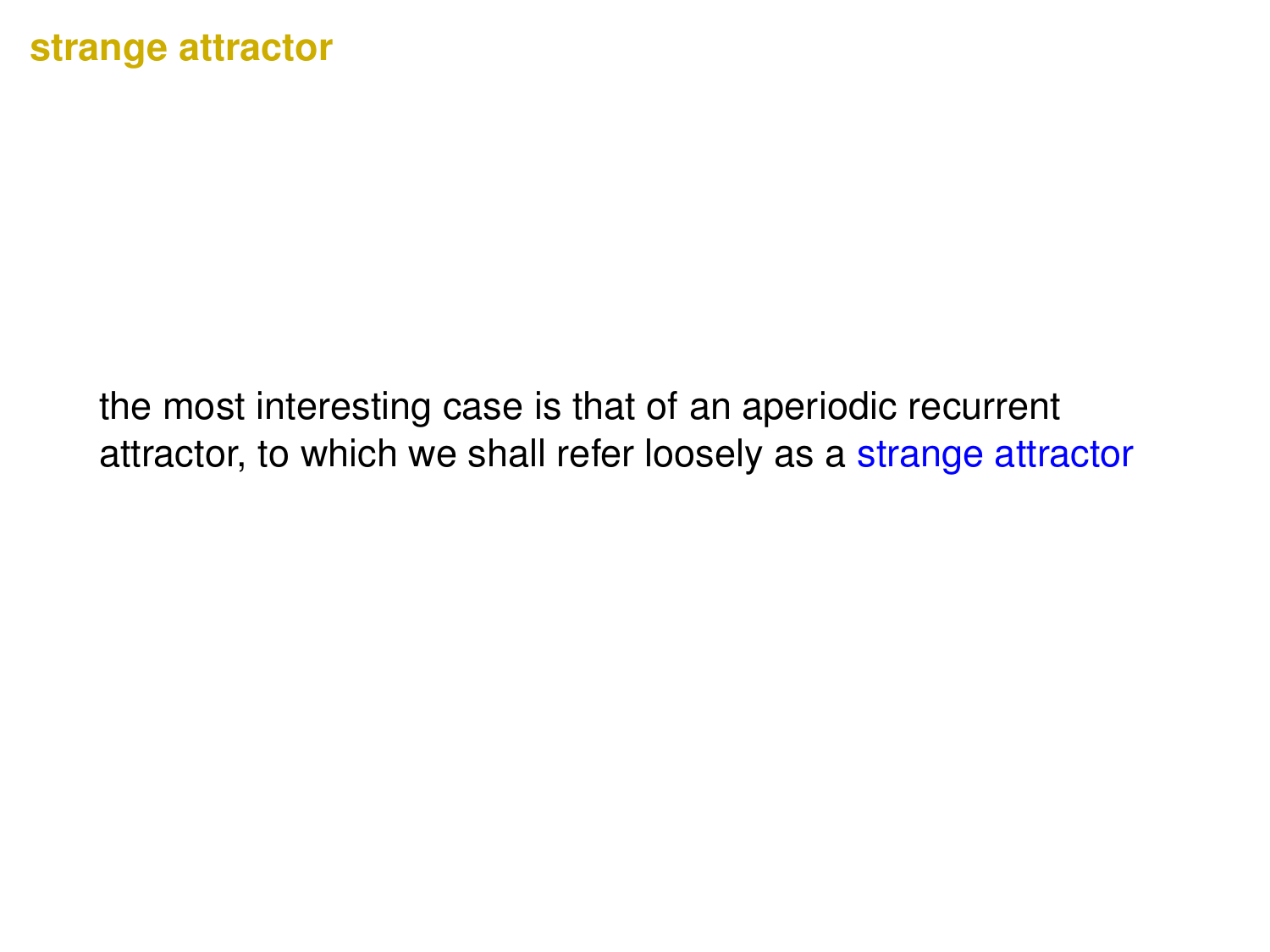### **example : Lorenz strange attractor**



Edward Lorenz: the weather will remain unpredictable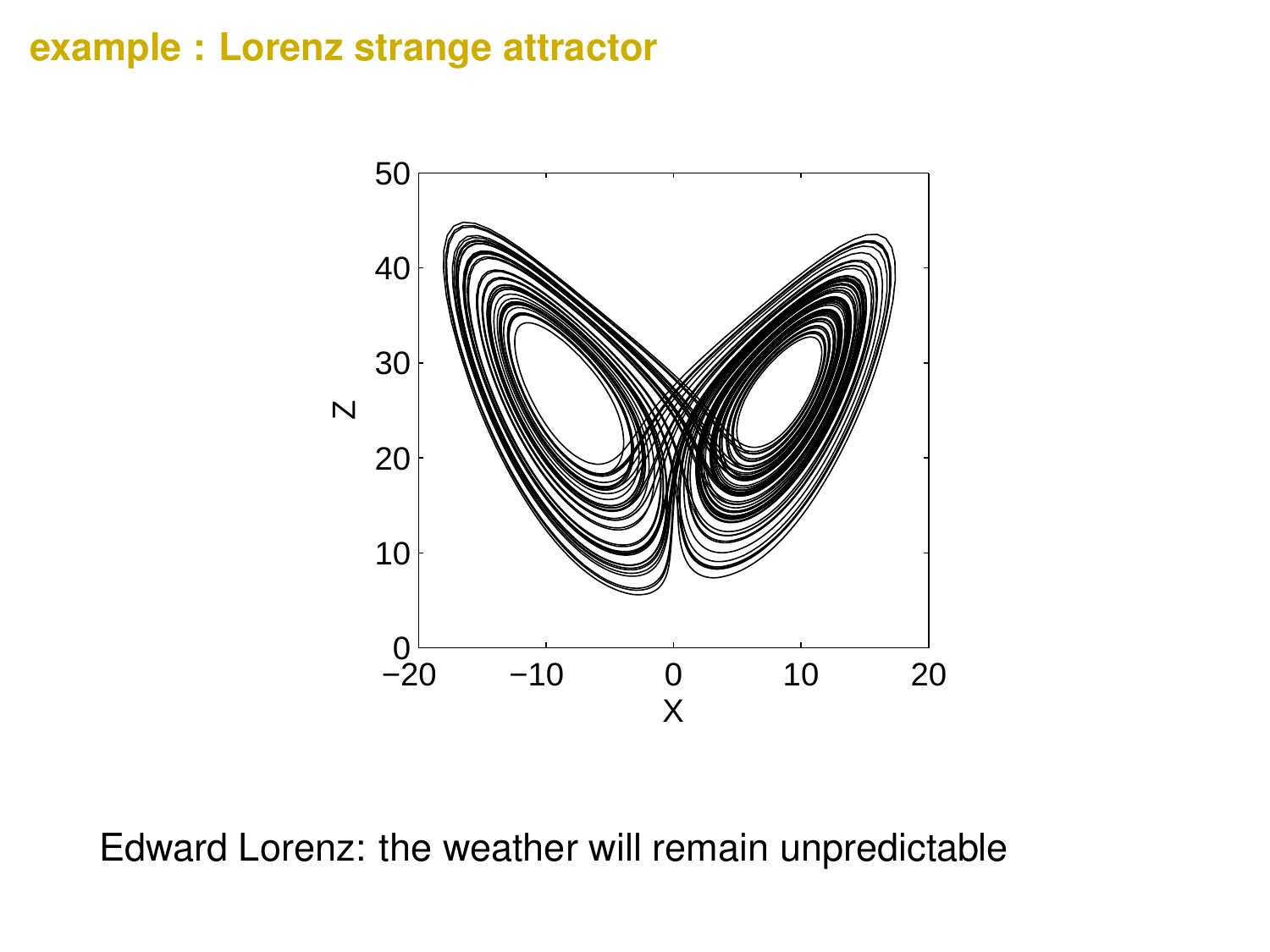#### **strange repeller**

conversely, if we can enclose the non–wandering set  $\Omega$  by a connected state space volume  $\mathcal{M}_0$  and then show that almost all points within  $\mathcal{M}_0$ , but not in Ω, eventually exit  $\mathcal{M}_0$ , we refer to the non–wandering set  $\Omega$  as a repeller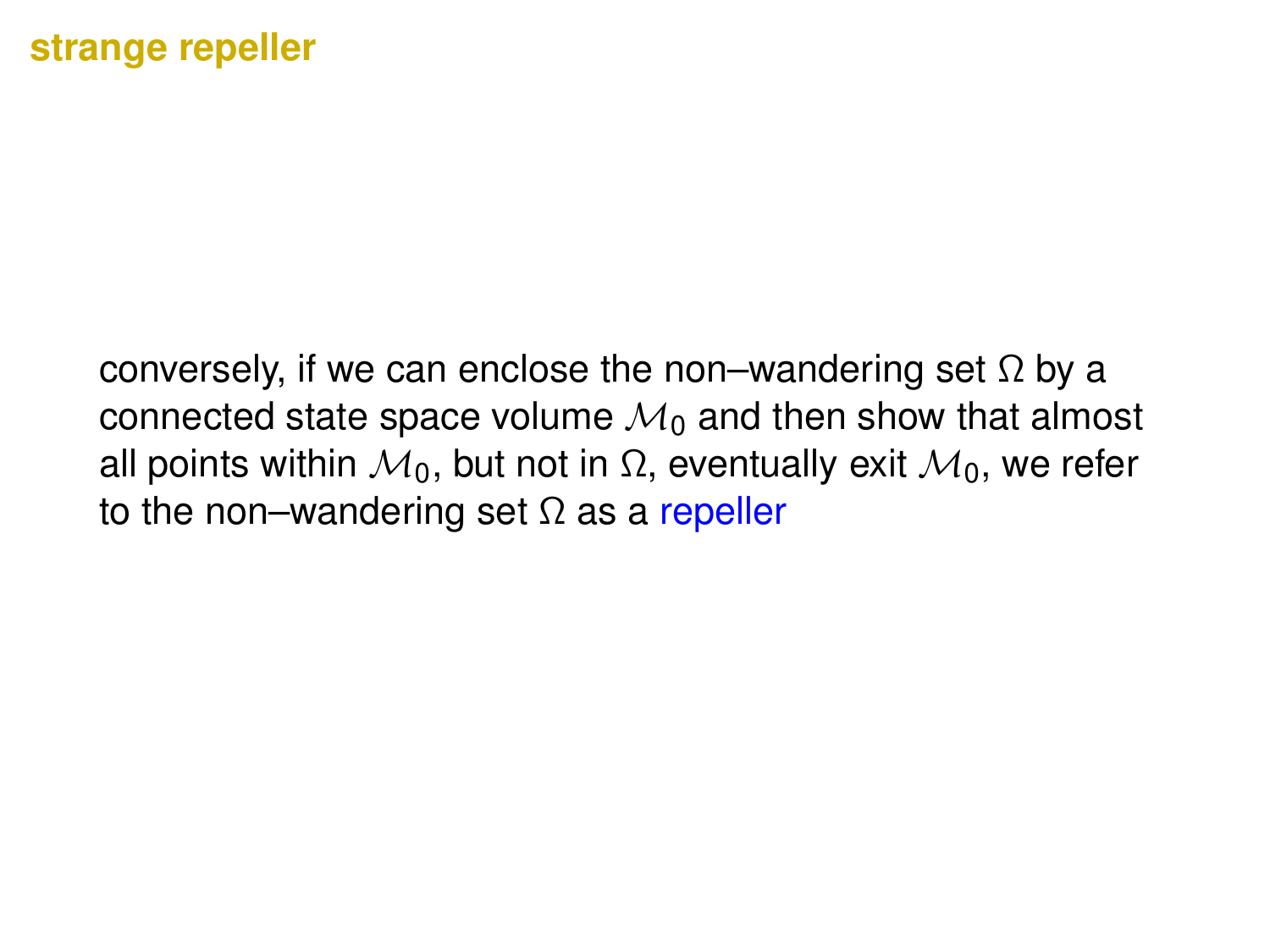## **example : game of pinball**



Pinball Wizard: no pinball bounces forever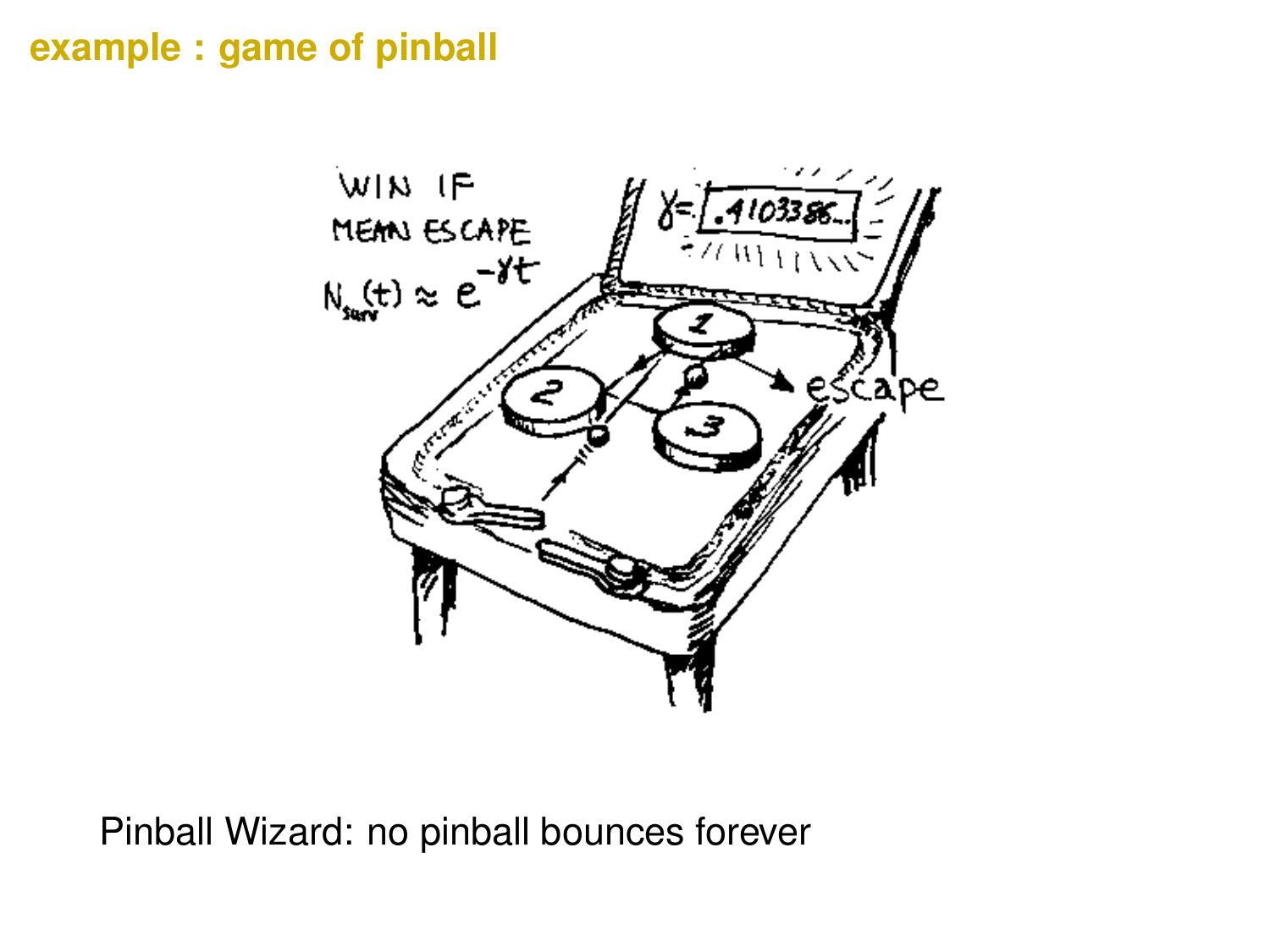## **periodic orbit: a perfect pinball shot**



Pinball Wizard: cannot make it, it is an unstable solution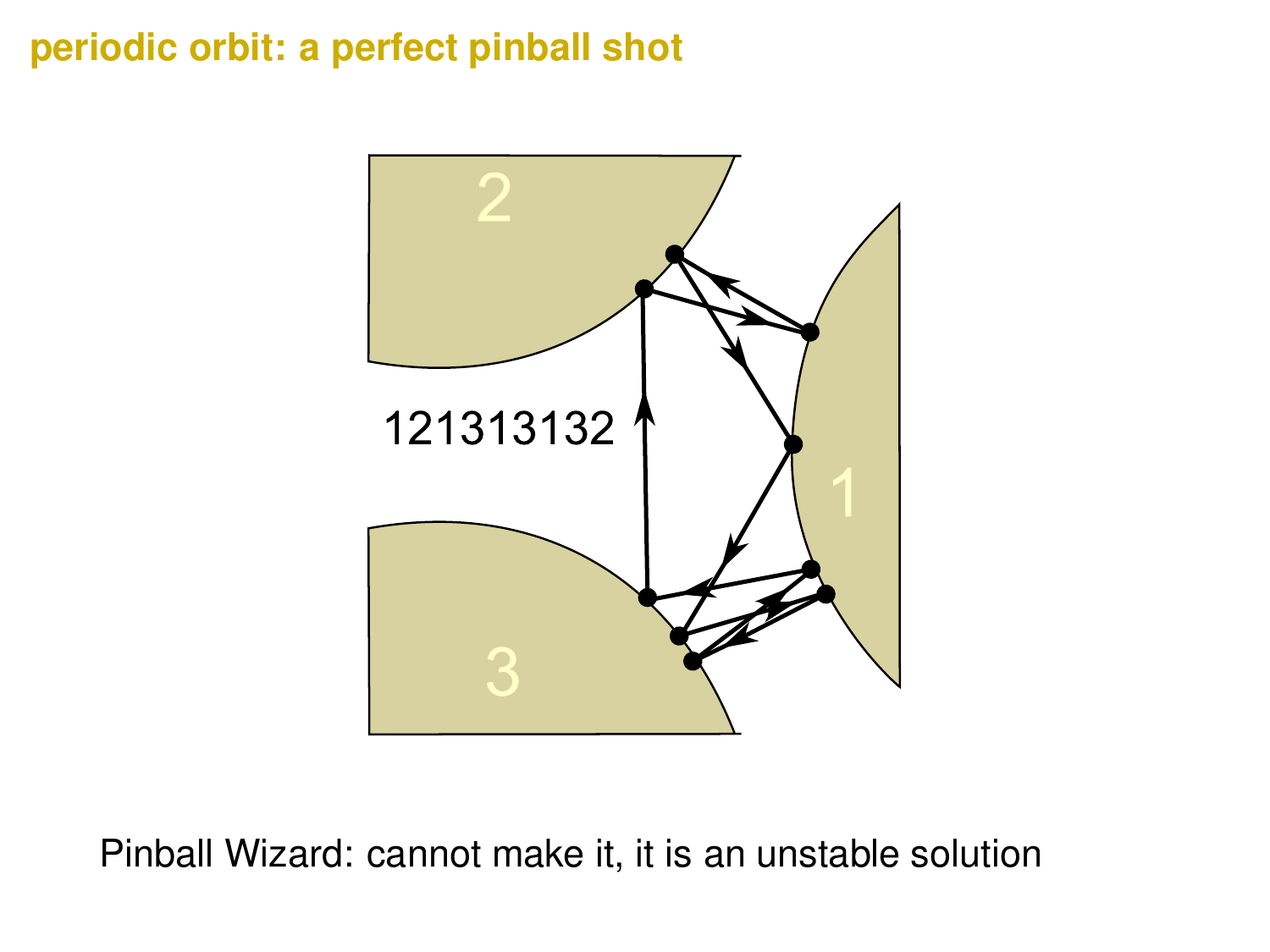#### **example : Lorenz "butterfly" strange attractor**



Lorenz fixed  $\sigma = 10$ ,  $b = 8/3$ , varied the "Rayleigh number"  $\rho$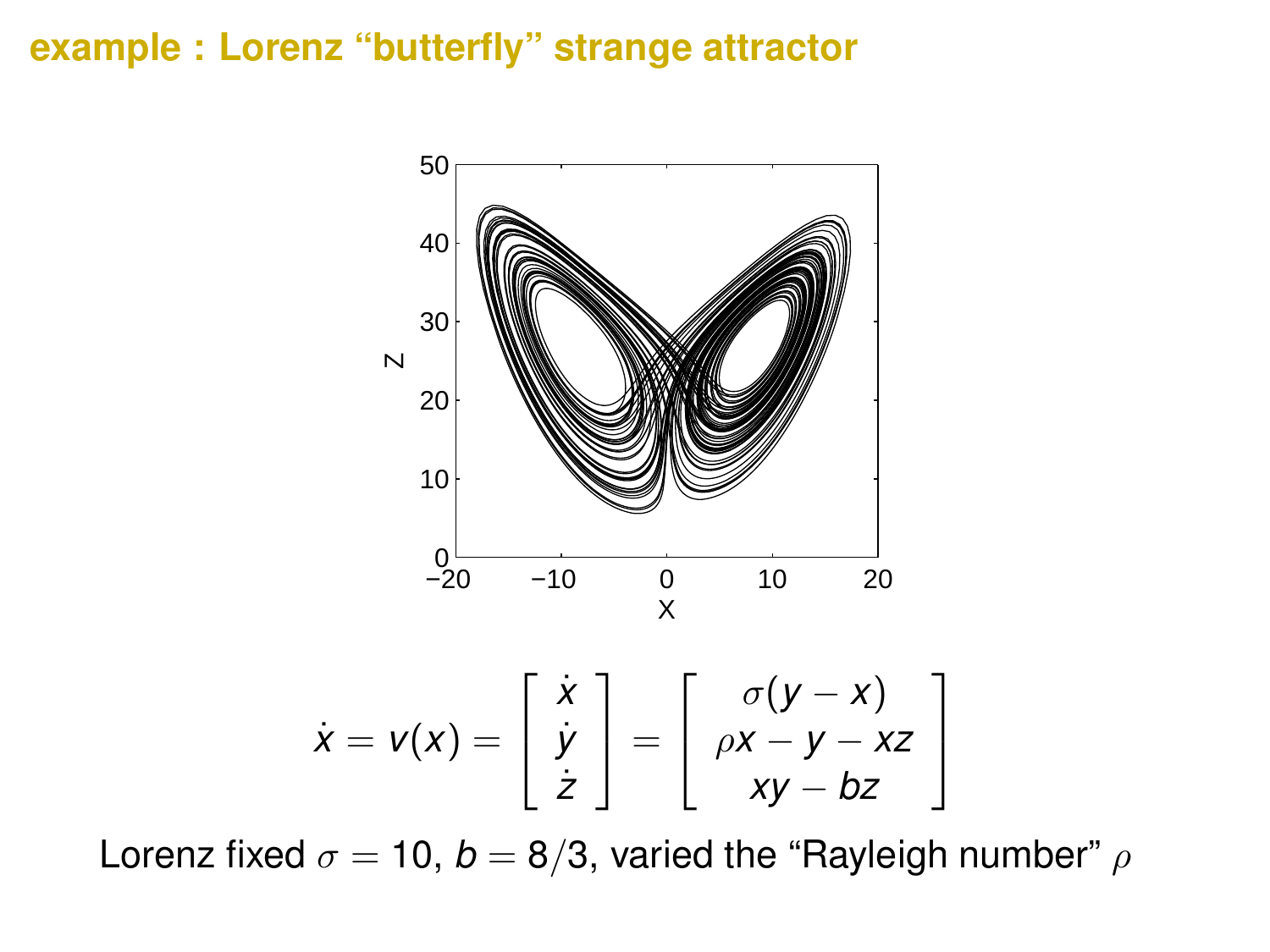## **example : Rössler flow**

## **Rössler flow**

$$
\dot{x} = -y - z \n\dot{y} = x + ay \n\dot{z} = b + z(x - c), \na = b = 0.2, c = 5.7
$$

typical numerically integrated long-time trajectory

 $Z(t)$ 

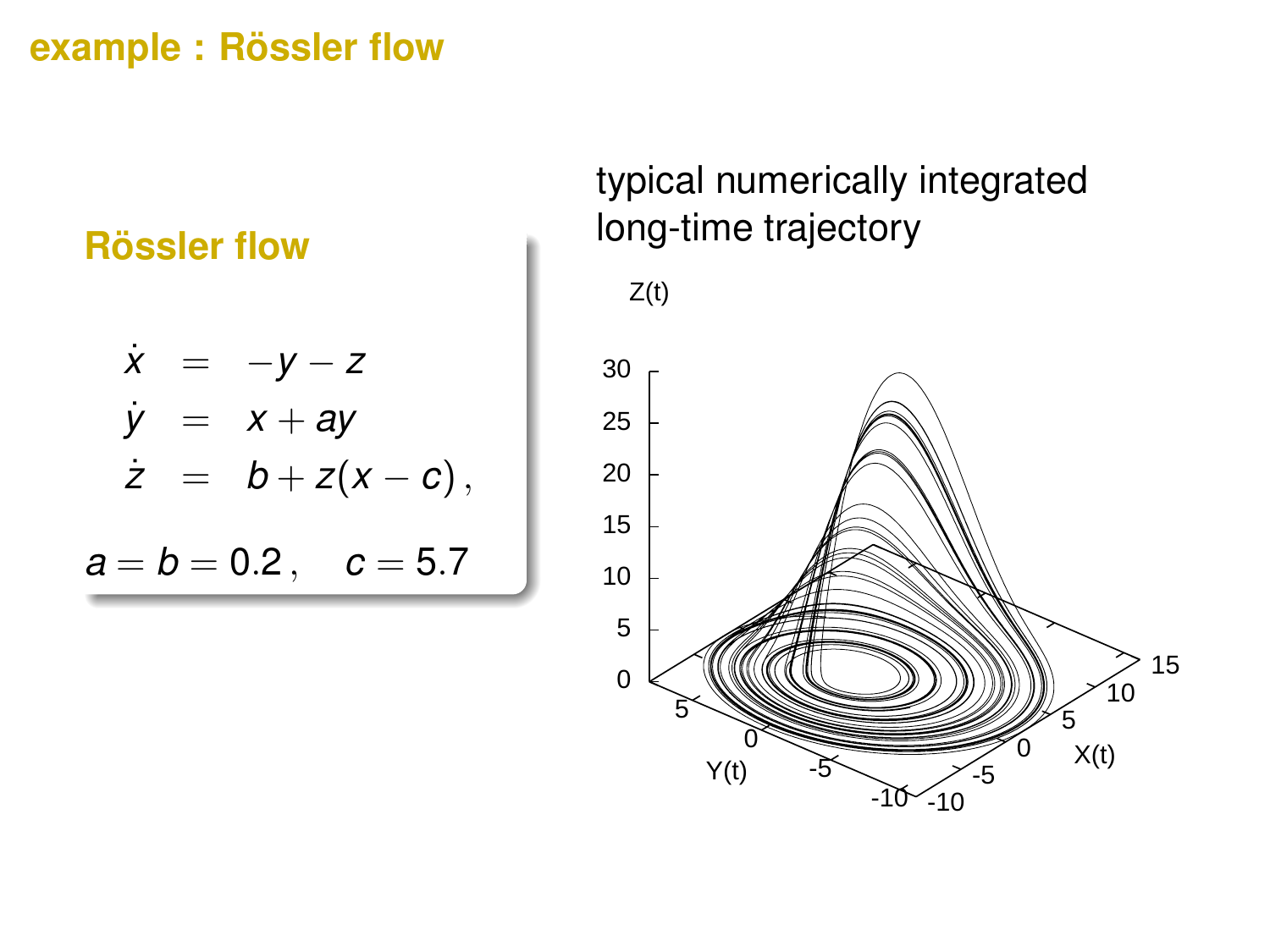## **equilibria of Rössler flow**

two trajectories of the Rössler flow initiated in the neighborhood of the "upper" equilibrium point



2 repelling equilibrium points (no dynamics there!)

$$
(x^-, y^-, z^-) = (0.0070, -0.0351, 0.0351)
$$
  

$$
(x^+, y^+, z^+) = (5.6929, -28.464, 28.464)
$$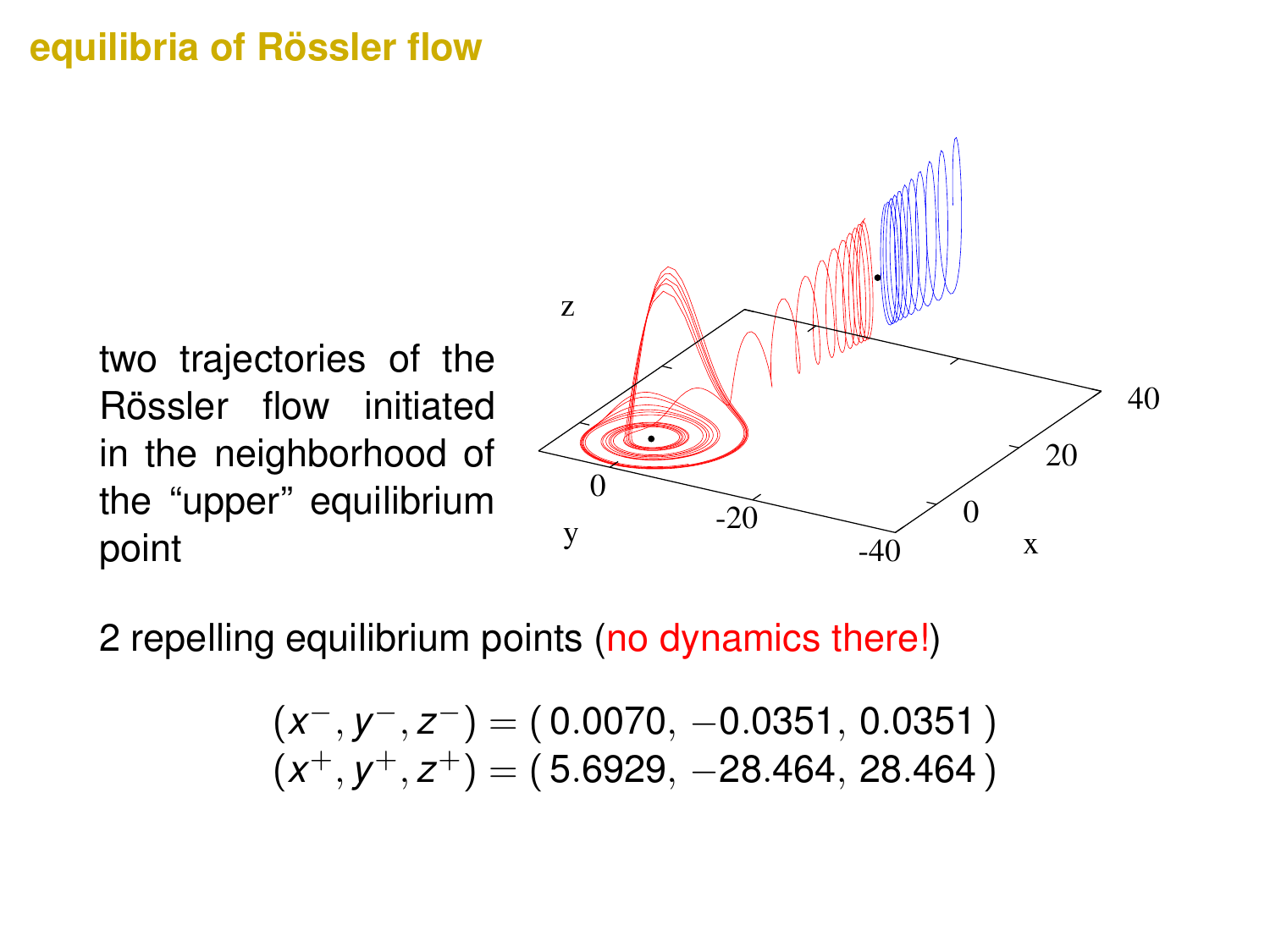#### **a strange attractor?**



a trajectory of the Rössler flow up to time  $t = 250$ 

trajectories that start out sufficiently close to the origin seem to converge to a strange attractor

 $Z(t)$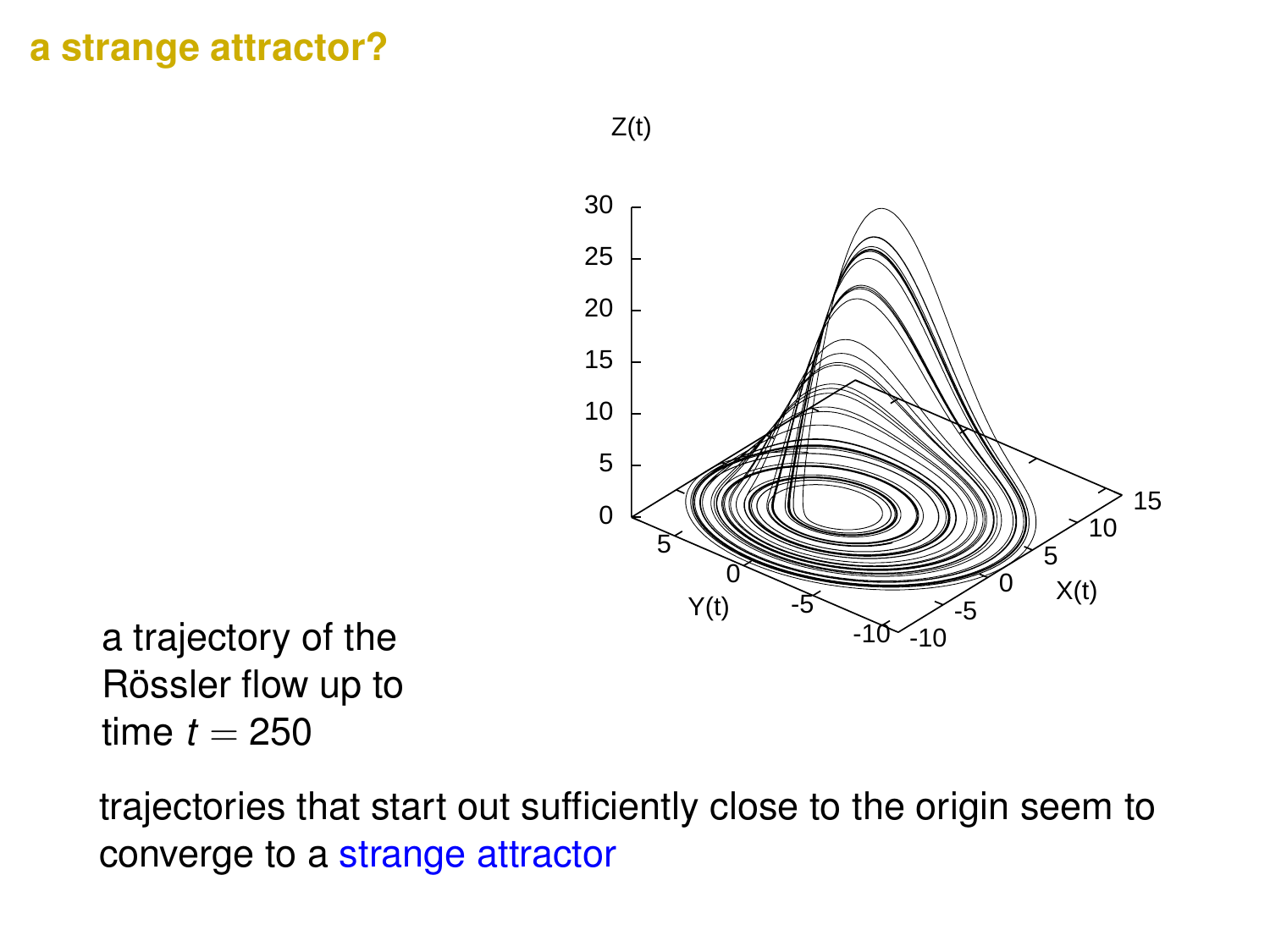Charles Babbage:

"On two occasions I have been asked [by members of Parliament],

'Pray, Mr. Babbage, if you put into the machine wrong figures, will the right answers come out?'

I am not able rightly to apprehend the kind of confusion of ideas that could provoke such a question."